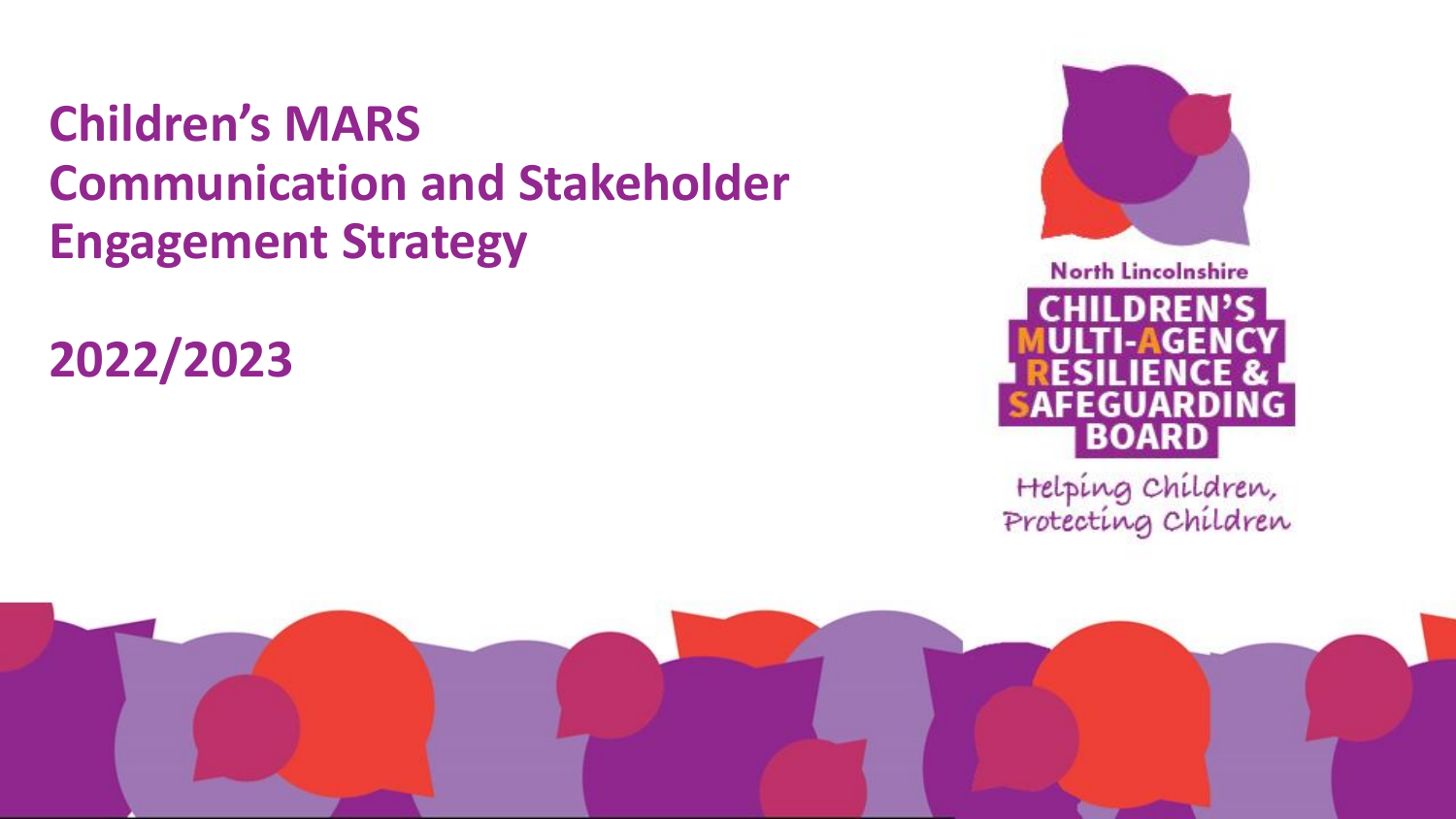# **Introduction and context**

The Children's Multi-Agency Resilience and Safeguarding (MARS) Local Arrangements are set within the context of the One Family Approach which aims to create a system that works for all children, young people and families where we work together to improve outcomes so that children can remain in their families, in their schools and in their communities.

Helping and protecting children through a co-ordinated approach to safeguarding children is everyone's responsibility. Children, young people and families are at the centre of the system and through collaborative working across agencies who work with children, young people and families, including those who work with parents/carers, the ambition of our Local Arrangements is that everyone is able to recognise, respond and fulfil their responsibilities to children, young people and families in order that we safeguard and promote their welfare.

The Local Arrangements identifies voice and engagement as a core function and the North Lincolnshire Children's MARS Board is committed to effective communication and stakeholder engagement with professionals from safeguarding partner organisations and relevant agencies working with children, young people and families along with parents/carers, members of the public and communities.

As we take a One Family Approach across North Lincolnshire, we want children, young people and families to be able to build upon their strengths and their resilience to find or be enabled to find solutions when things are not going so well. They should be able to access available information, advice, guidance and be enabled to maximise their potential and enhance their life chances.

We want children, young people and families to be supported by a workforce that is resilient, confident, competent and with authorisation to do what they think is the right thing via the fewest best interventions to enable whole family turnaround.

When carried out effectively, communications and stakeholder engagement can have a significant impact on raising awareness, enabling selfresponsibility and being resolution focussed, enhancing skills and knowledge, improving practice, driving partnership action and system change and supporting the work of the partnership. As such, it is integral in ensuring the effectiveness of safeguarding practice and in promoting the welfare of children and young people across North Lincolnshire.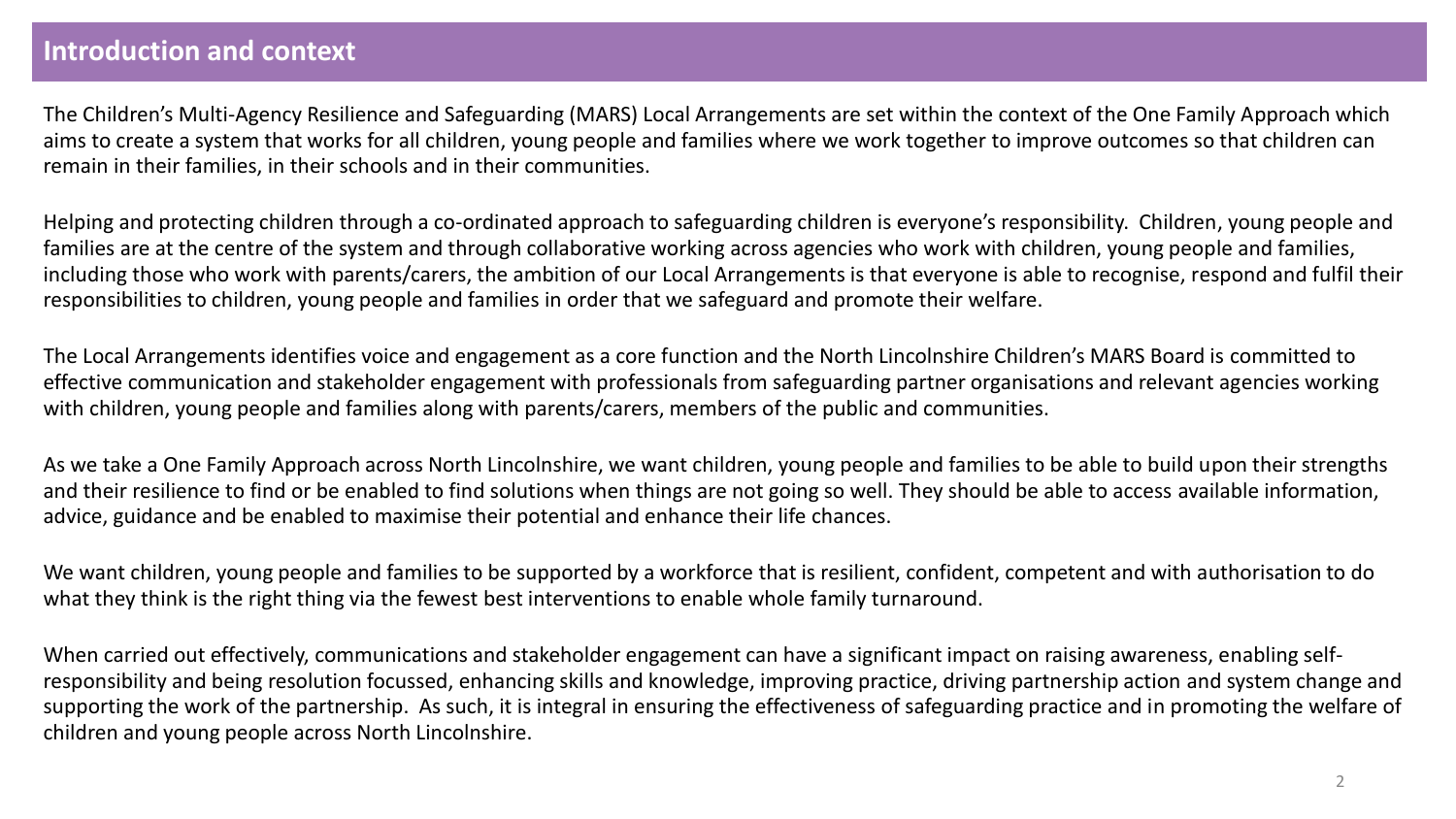# **Purpose and principals**

This strategy sets out how the Children's MARS Local Arrangements will communicate and engage with stakeholders. It covers both reactive and proactive communications and clarifies the different mechanisms for communication and stakeholder engagement activity.

This strategy will outline how stakeholders will be engaged and involved in the Children's MARS Local Arrangements and how key information and messages will be communicated across the partnership.

Our stakeholder engagement principles are:

- to have positive meaningful relationships
- to be open, honest and transparent
- to challenge and support as required
- to provide feedback on outcomes of engagement
- to make best use of strengths and assets
- for all key stakeholders to have influence
- to work collaboratively and co-productively
- to listen, learn, review and adapt

This is underpinned and supported by communications that are:

- accessible and inclusive
- a two-way process
- timely, relevant and accurate
- compliant with GDPR and other statutory footings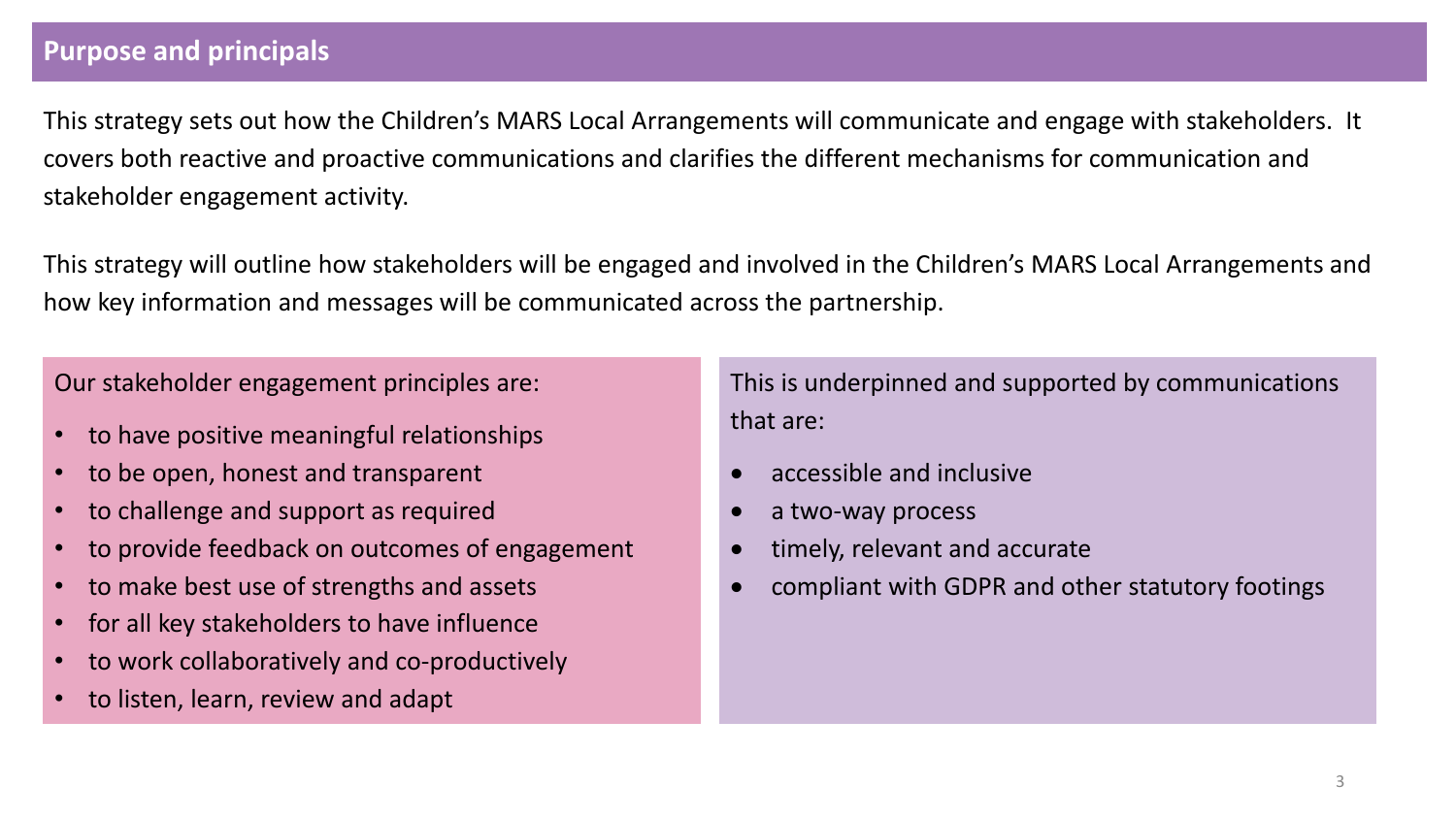# **Methods of communication and stakeholder engagement**

This strategy is built upon the following methods of communication and stakeholder engagement:

## **Collaborate**

Working together to develop an understanding of all issues and interests to work out alternatives and identify preferred solutions

#### **Involve**

Participatory processes designed to help identify issues and views to ensure that concerns and aspirations are understood and considered prior to decision making

#### **Consult**

Two way communication designed to obtain public feedback about ideas on rationale, alternatives and proposals to inform decision making

#### **Inform**

Communication and providing balanced and objective information to assist understanding about something that is going to happen or has happened

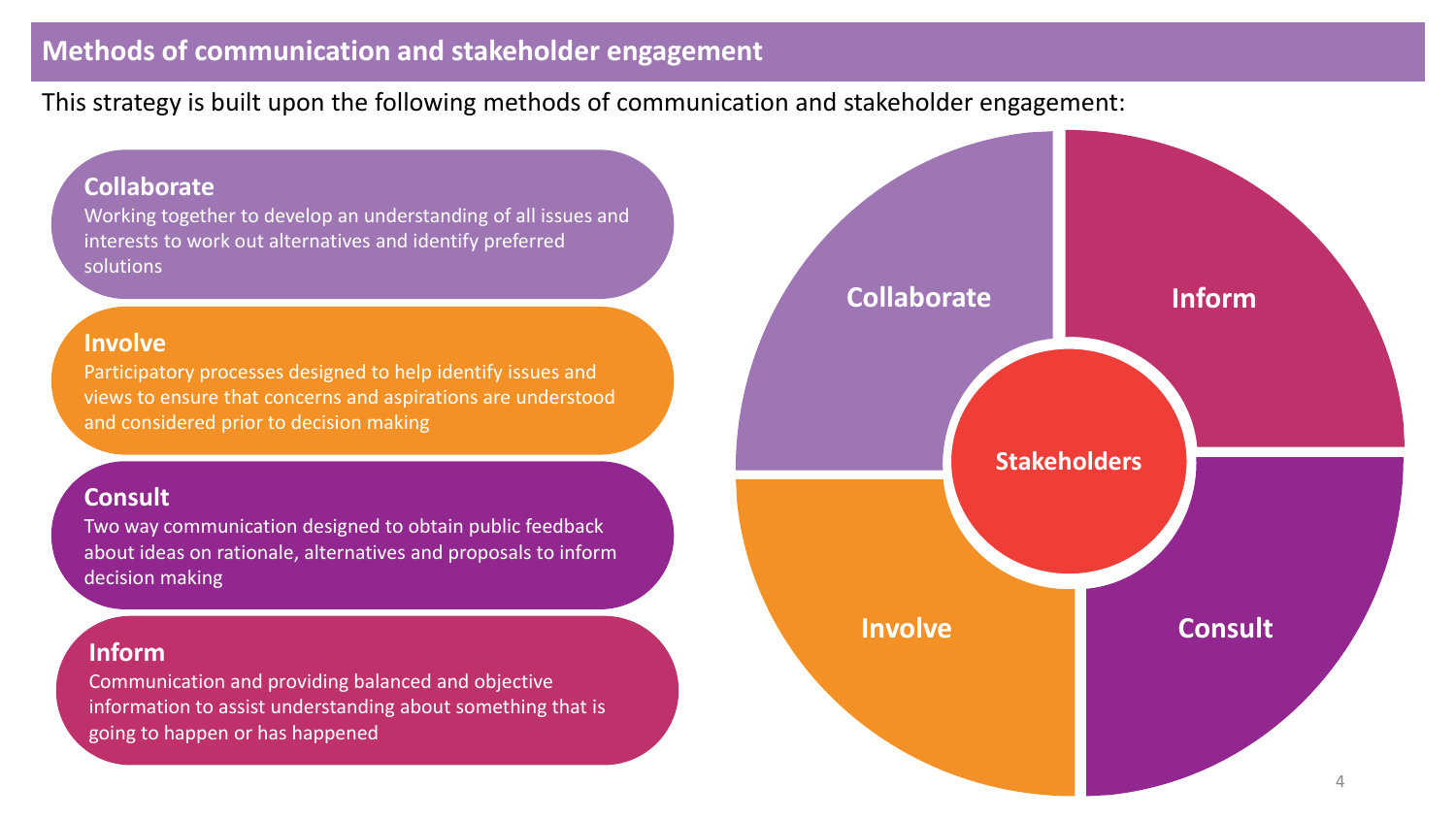## **Internal Communication**

Through the Children's MARS Local Arrangements partnership structure, there will be internal communications and opportunities for stakeholder engagement with Safeguarding Partners and relevant agencies through established partnership arrangements and communication pathways, regarding all aspects of the early help and safeguarding system as appropriate.

#### **Safeguarding Partners**

Safeguarding Partners will receive communications on activity across the early help and safeguarding system through the Children's MARS Board (on a quarterly basis) and through Children's MARS Board Development Sessions (as hoc as required). Safeguarding Partners will also receive general communications from the Children's MARS team, subject matter experts and Independent Scrutiny Officers where appropriate.

Through Safeguarding Partners (or their representatives) and/or the Children's MARS team and/or subject matter experts, there will be communications from and to other relevant boards, partnerships and democratic processes as required.

All partnership communications will be supported through the Children's MARS team and/or subject matter experts.

#### **Relevant Agencies**

Representatives from relevant agencies are engaged in and contribute to the Children's MARS Local Arrangements partnership structure and as such they communicate to or receive communications, regarding relevant aspects of the early help and safeguarding system.

The Children's MARS team will communicate with relevant agencies to engage in partnership meetings, scrutiny and assurance activity, education and learning events; disseminate key messages, learning and outcomes; and disseminate routine correspondence pertaining business associated with the early help and safeguarding system.

Relevant agencies will be expected to disseminate information they receive across their respective organisations and to take action where appropriate and communicate any safeguarding and/or practice issues and/or areas of good practice to the Children's MARS team and/or subject matter experts and/or Safeguarding Partners as appropriate.

A senior manager from any safeguarding partner organisation or relevant agency can submit a Notification of Serious Child Safeguarding Incident form to the Safeguarding Partners via the Children's MARS team following the guidance on the form. Likewise, a senior manager from any agency can request that the Safeguarding Partners consider undertaking a Child Safeguarding Practice Review if the criteria for a serious child safeguarding incident are not met, yet the case may raise issues of importance to the local area and there has been the identification of good practice, poor practice or 'near miss' events.

The [Children's MARS Policy and Procedure for Improving Child Protection and Safeguarding Practice](http://www.northlincscmars.co.uk/policies-procedures-and-guidance/) should be consulted prior to submission of these forms.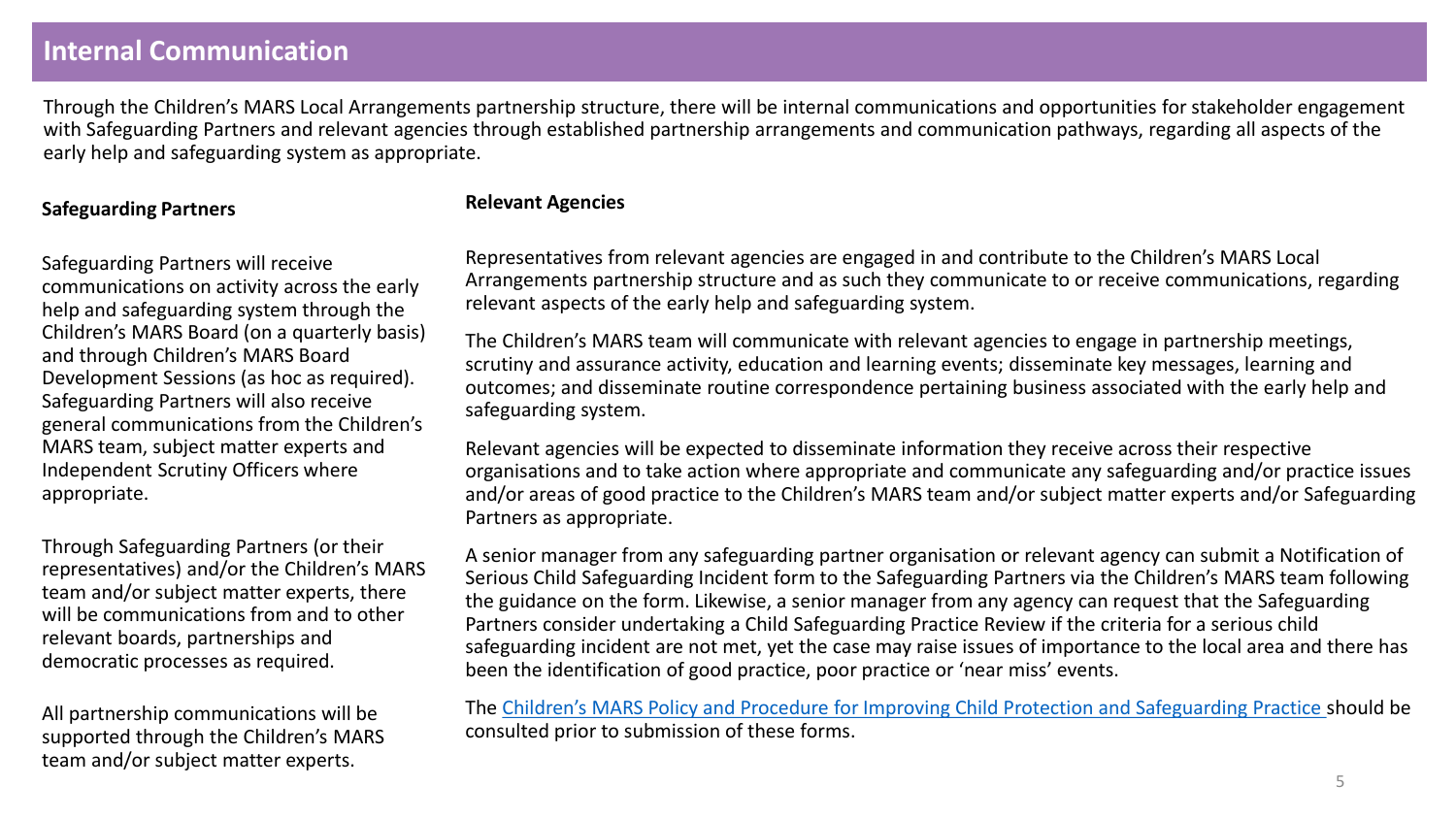## **External Communication**

The Children's MARS Board is committed to communication and engagement with children, young people and families along with parents/carers, members of the public and communities.

It is recognised that there is not one definition of community, there can be:

- **Communities of place** where the community is defined by its geographical area with physical boundaries such as a housing estate, neighbourhood, parish or village
- **Communities of interest** where there is an identification of common interest to the people within the community, other than were they live although it may refer to their background

Under the auspices of the Children's MARS Local Arrangements, communication and engagement with children, young people and families along with parents/carers, members of the public and communities will be co-ordinated through and/or with the knowledge of the Children's MARS team and/or subject matter experts

There are a range of established partnerships, groups, networks and forums to engage with, for example, the North Lincolnshire Youth Council (NLYC), Children in Care Council (CICC), Cool Kidz Club, PIP Parents Forum and SENDIASS. There are also opportunities to engage directly with children, young people and families who have experienced services.

It is also recognised that people often belong to more than one community. Examples of 'communities' who are engaged in the Children's MARS Local Arrangements are:

- Business leaders
- Children and young people, children and young people with disabilities, children and young people looked after
- Community groups
- Elected Members including Cabinet Member for Children and Families
- Faith groups
- Parents, carers and grandparents (including single parents, dads)
- People from black and ethnic minority (BAME) communities
- People who identify as lesbian, gay, bi-sexual, transgender (LGBT)
- People who use services designed to support them
- Schools and colleges
- Services and agencies who work with children and young people within the voluntary and community sector and the statutory sector
- Services that support children, young people and their families
- Services within the council
- Those that might, in the future, require services
- The media
- Vulnerable adults and older people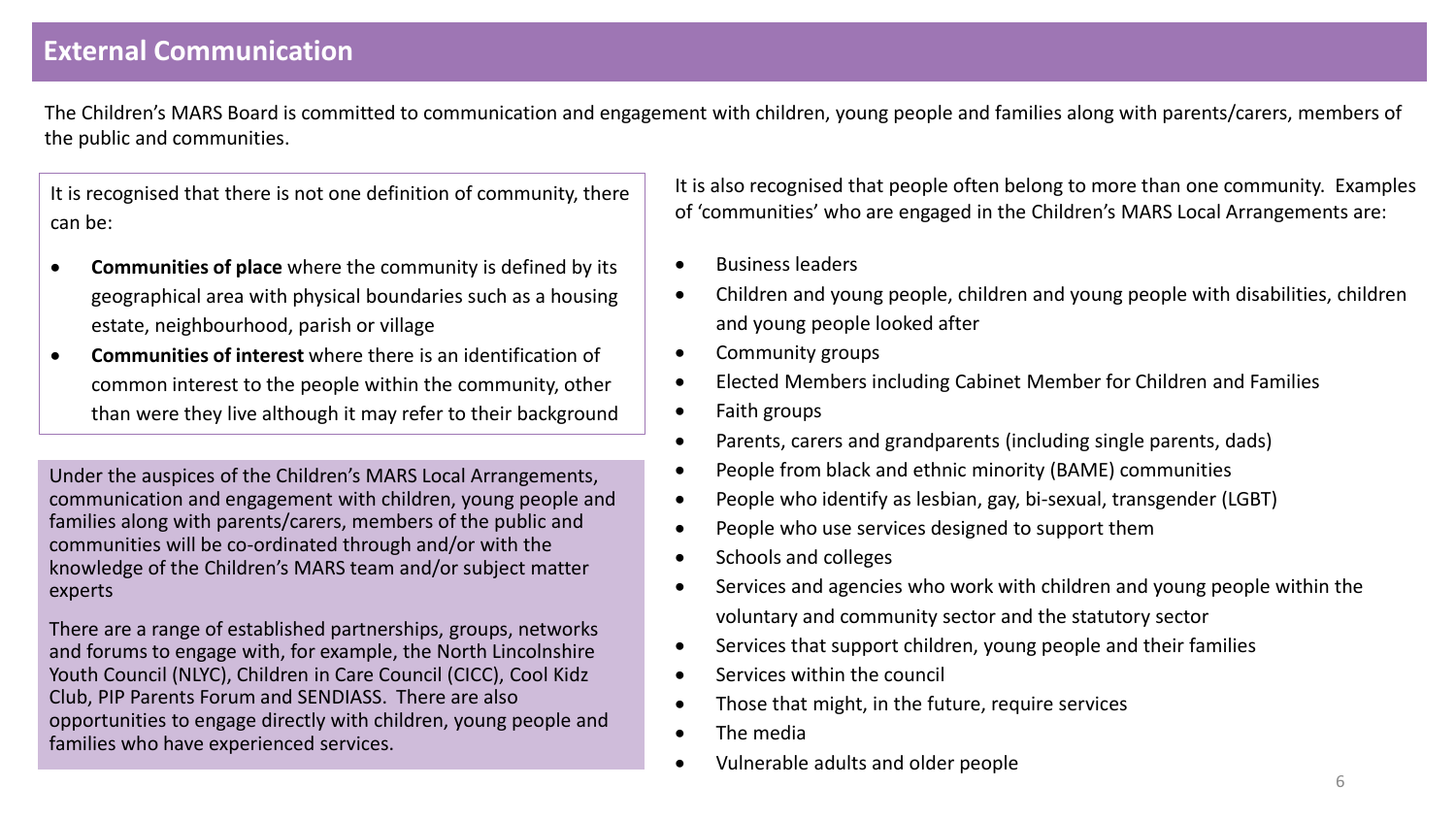# **Mechanism of communication and stakeholder engagement**

Face to Face

Electronic

Print

Media

Various methods are used to deliver communication activities.

It is acknowledged that several mechanisms may need to be deployed in order for the messages to be successful.

Well timed communications are more impactful and they will be either:

**Reactive** – acting in response to a situation or incident rather than creating it. Examples include communications relating to serious child safeguarding incidents, other serious incidents and briefings stemming from practice learning and case specific line of sight events

**Proactive** – creating communications rather than responding to a situation or incident after it has happened such as a planned campaigns or routine messaging. Examples include specific campaigns associated with 'shine a light' and/or 'line of sight' areas of focus, the Children's MARS News Updates and dissemination of education and training events

• There are significant opportunities for communication and stakeholder engagement through partnership meetings, development sessions, practice forums, community events and education and learning events. In this current context, face to face may be physically face to face or via an electronic medium i.e. Microsoft Teams

• Speedy and targeted communications will be delivered to a varied audience via the Children's MARS email account - mars@northlincs.gov.uk. Communications and publications will also be made available on the Children's MARS website - www.northlincscmars.co.uk

- Leaflets, posters, newsletters and letters will be issued to deliver planned communications. Dissemination may be through electronic and/or media mechanisms, though information for children, young people and their families should be easily accessible and available in a physical format where required i.e. via community centres, schools, libraries, at receptions of the relevant partner agencies, health centres and must be in a format accessible for all (i.e. large print, translations, audio etc).
- Where appropriate, approved press releases will be issued to the media to promote messages relating to the Children's MARS Local Arrangements. Shared communication channels will be drawn from those already used by individual parties. These should include local papers, trade publications, national papers, local magazines (including parish publications), partnership publications (including websites, intranets, staff magazines, public magazines and social media channels) and local radio. Children's MARS social media channels are routed through Twitter and Facebook - @SafeNorthLIncs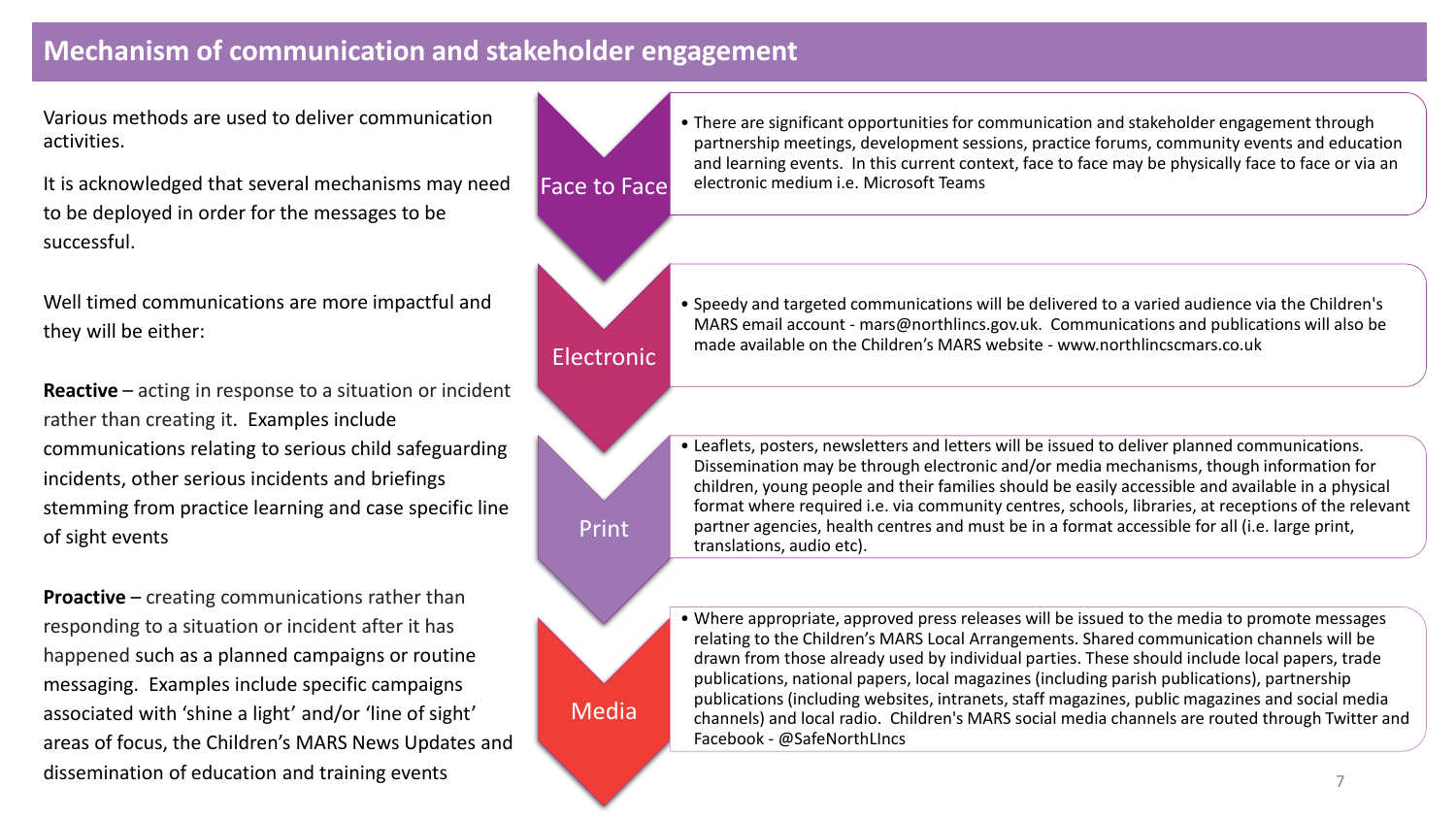# **Branding, logo and style guidelines**

The Children's MARS Local Arrangements are in place to safeguard and promote the welfare of children in North Lincolnshire. Safeguarding partner organisations and relevant agencies are engaged in the arrangements, though as a collective, the Children's MARS brand has its own identity and can be easily identified and easily recognised to reflect the partnership as a whole.

The Children's MARS logo and/or brand including its colour palette should be used on all documents and communications, including those where the Children's MARS Board is the lead or contributing partnership.

#### **Resources**

The Children's MARS Local Arrangements clarifies that Safeguarding Partners will provide equitable and proportionate funding which will cover all elements of the arrangements and consists of actual funding and in-kind resources. As part of this, Safeguarding Partners will contribute to the development and delivery of communications, marketing and events.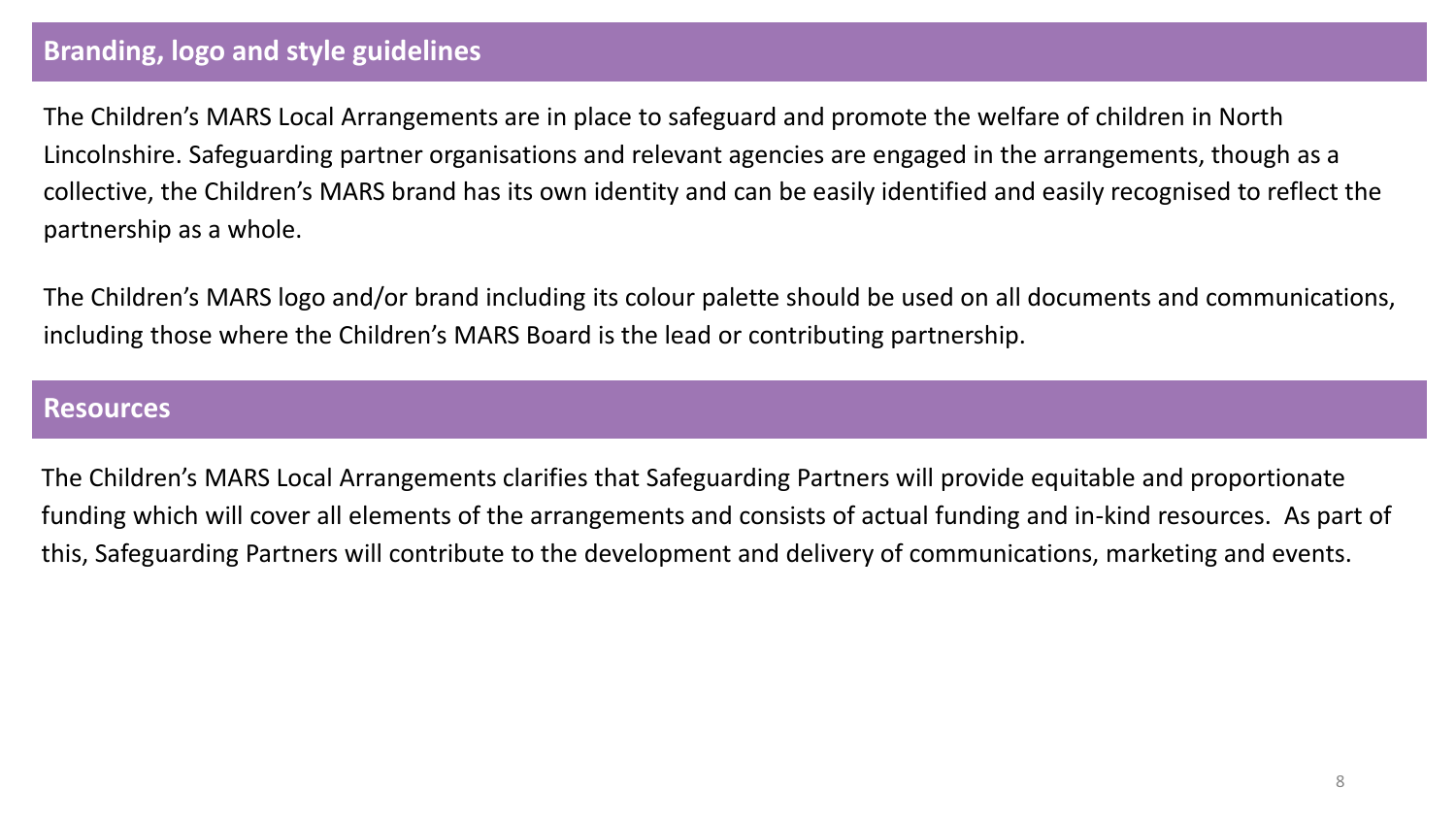# **Monitoring and evaluation**

Through listening, learning, reviewing and adapting, we will continue to build upon the communication and stakeholder engagement arrangements we have in place. To this end, evaluation is essential for all communication and stakeholder engagement activity as it helps to assess the effectiveness of different types of activity and the mediums used.

Qualitative and quantitative research can be undertaken before and after a campaign or branding exercise to determine possible changes in people's perceptions over a longer period of time.

Hits to a website, engagement with social media, or increased calls to a dedicated phone number can also help to determine if a communications campaign has raised awareness.

Stakeholder engagement in relation to communications activity and the changes in the way in which the Children's MARS Board communicates across the partnership, may help to evaluate whether or not the changes have been positive.

This strategy will be used across the partnership as a working document to shape and orientate communication and stakeholder engagement activity and it will be reviewed and adapted in year as appropriate.

Quarterly performance information relating to communication and stakeholder engagement activity including social media activity and performance via Safe North Lincs is produced and presented to the Safeguarding Practice Learning and Improvement Group and the Children's MARS Board.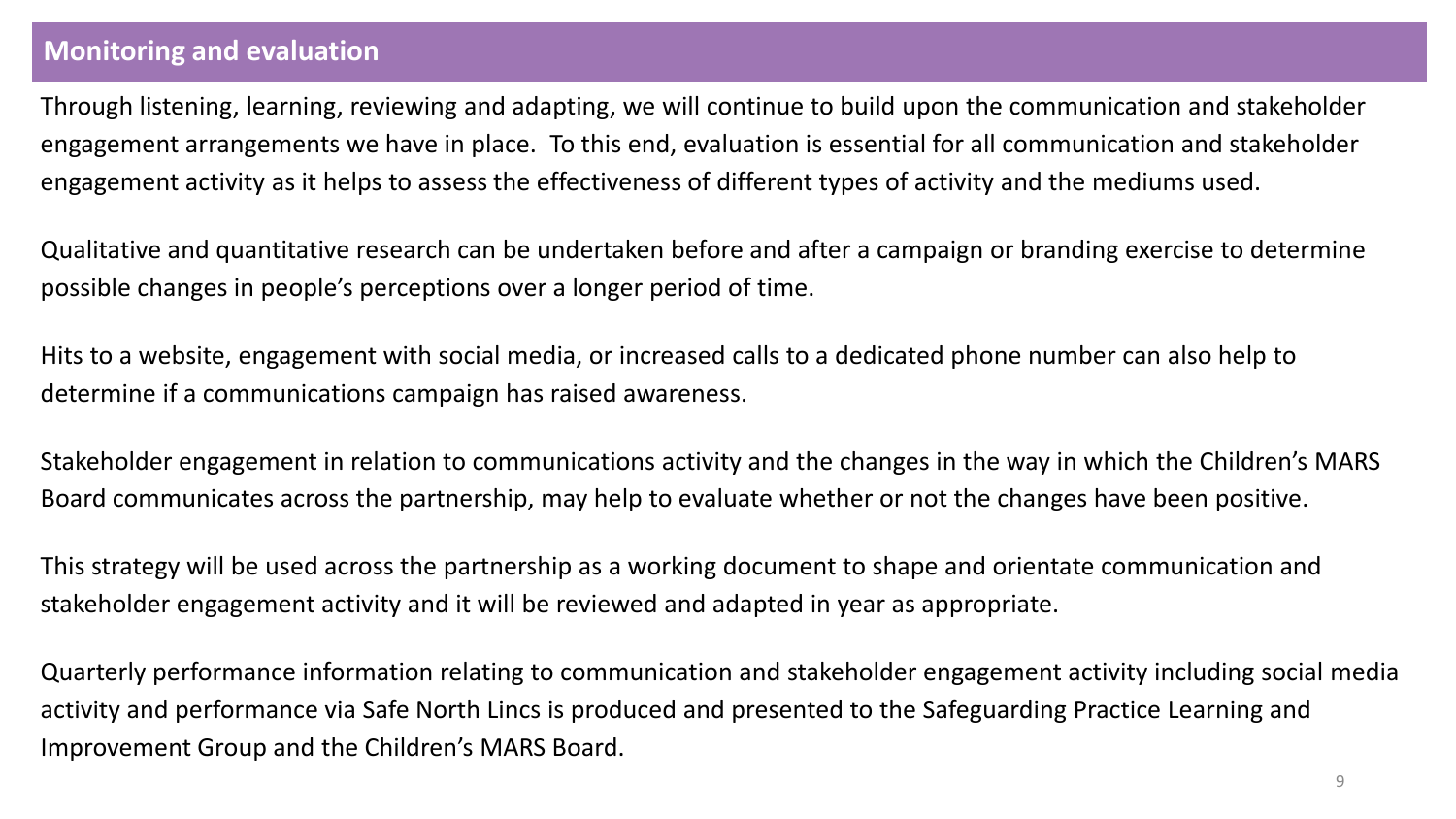- Further develop and embed the Children's MARS Spotlight as a mechanism for co-ordinating communication messages, key tools and resources and upcoming training associated with the Children's MARS Shine a Light areas of focus
- To make use of communication and stakeholder engagement performance information to help target and orientate social media activity, extend reach and enhance engagement
- To develop and deliver against the identified areas in the underpinning communication and stakeholder engagement planner and align communications across partner agencies as appropriate
- To use the Children's MARS Conference 2022, Staying Safe Conference and other stakeholder engagement and information events to engage with practitioners, managers and senior leaders across the partnership
- Continue to explore and implement further opportunities to communicate and engage with children, young people and families, along with parents/carers, members of the public and communities
- To contribute to the development and implementation the Experts by Experience Framework and work collaboratively to shape and influence stakeholder engagement activity and outputs